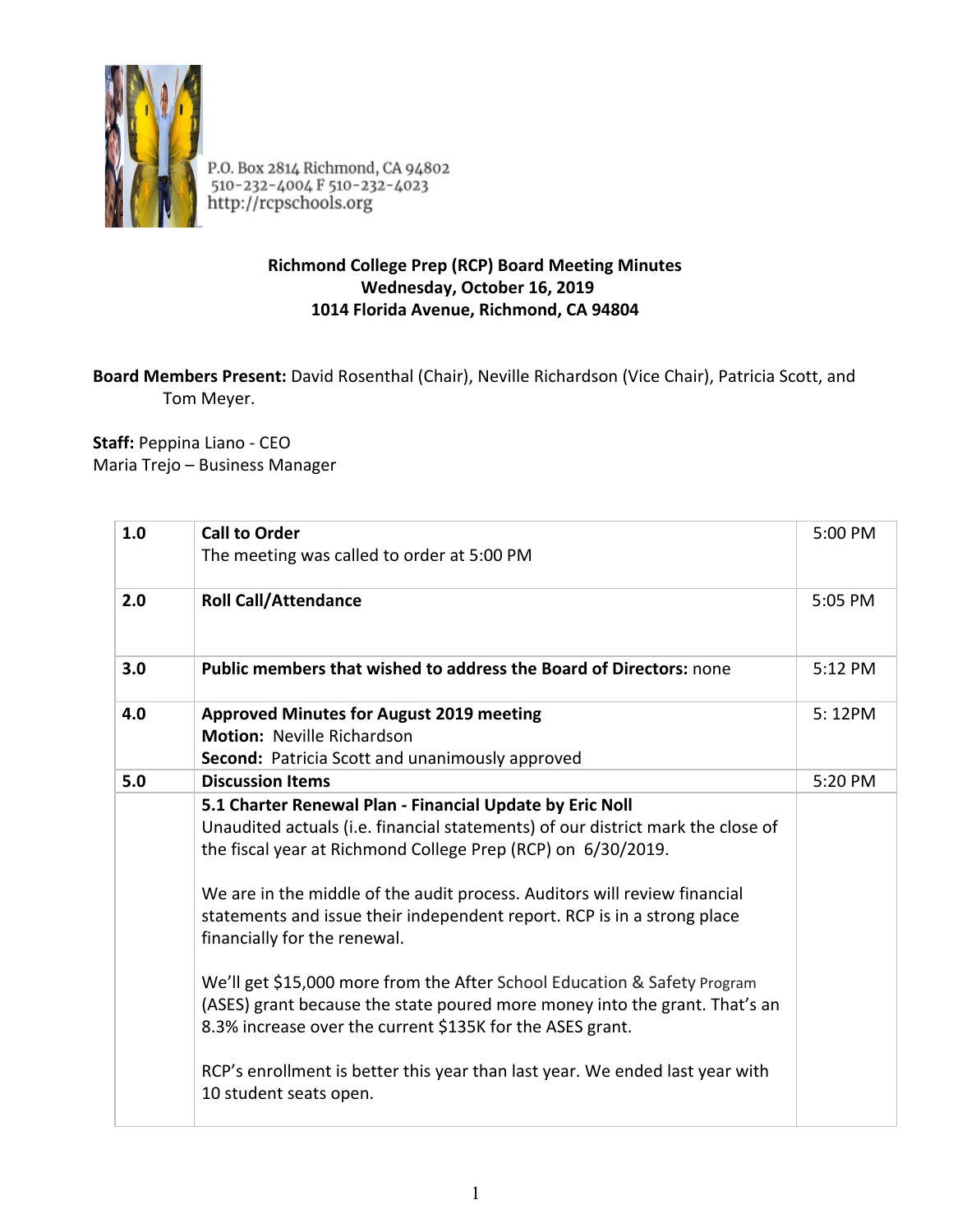|     | Special Education Encroachment: our \$900K expenditure for Fiscal Year<br>19-20 to the West Contra Costa Unified School District (WCCUSD) exceeds<br>the state money we receive for Title 1. This is because we have to pay the<br>District \$1700 for Special Education for each of our 559 students even<br>though only 45 of them are in Special Ed.<br>If we leave the District we will have the insurance exposure. Can we go to<br>El Dorado Special Education Local Plan Area (SELPA)? They are specific to the<br>County. EdTec has a lot of success with El Dorado at other schools. They have<br>a special fund we can apply to if we have a student that requires a lot of<br>services.<br>David Rosenthal: Is there an expert to help with switching to another<br>SELPA? What services do we need in terms of Sped Ed? We need a cost<br>benefit analysis and risk analysis of options. CharterSafe Insurance would<br>tack a premium on our insurance. How do we want to address this? Can we<br>commit to being with the District as long as we don't have to pay through<br>our teeth? If we can get donations, we can get out of the projected \$365K<br>deficit for FY20. We ended FY19 strong with a surplus.<br>Please have a cost comparison by the end of the month.<br>Neville Richardson has done some research on crowdfunding: We can ask<br>Eric Zell (our Public Relations consultant) to help with email and social<br>media.<br>Fundraising professionals work on a percentage.<br>5.2 Board Approval of Unaudited Actuals |         |
|-----|----------------------------------------------------------------------------------------------------------------------------------------------------------------------------------------------------------------------------------------------------------------------------------------------------------------------------------------------------------------------------------------------------------------------------------------------------------------------------------------------------------------------------------------------------------------------------------------------------------------------------------------------------------------------------------------------------------------------------------------------------------------------------------------------------------------------------------------------------------------------------------------------------------------------------------------------------------------------------------------------------------------------------------------------------------------------------------------------------------------------------------------------------------------------------------------------------------------------------------------------------------------------------------------------------------------------------------------------------------------------------------------------------------------------------------------------------------------------------------------------------------------------------------------------------------|---------|
|     | Patricia Scott motioned to approve, and David Rosenthal seconded the<br>motion. The board unanimously approved.                                                                                                                                                                                                                                                                                                                                                                                                                                                                                                                                                                                                                                                                                                                                                                                                                                                                                                                                                                                                                                                                                                                                                                                                                                                                                                                                                                                                                                          |         |
| 6.0 | <b>Report from CEO - Peppina Liano</b><br>6.1 Report on Preschool and Charter School<br>Since the last meeting, a few activities have been conducted here at RCP.<br>The first week of October was filled with events related to the funerals for<br>our two students.<br>With the collaboration of Concourse (Bachelor's degree mentoring program),<br>five of our Instructional Assistants are finishing their BAs, and others are<br>obtaining their teaching credentials. Concourse is an initiative of the<br>Chamberlin Foundation.<br>Our focus for the next few months is the renewal of our charter for five more                                                                                                                                                                                                                                                                                                                                                                                                                                                                                                                                                                                                                                                                                                                                                                                                                                                                                                                               | 6:15 PM |
|     | years. The renewal document consists of 154 pages of narrative and data<br>analysis, plus 42 more pages of attachments. Let me know if anyone is<br>interested in reading the document. Whoever reads the renewal document<br>will have a clear picture of RCP from conception to now.<br>As one of our activities prior to our renewal hearing, we spoke to the West<br>Contra Costa Unified School District (WCCUSD) United Teachers of Richmond                                                                                                                                                                                                                                                                                                                                                                                                                                                                                                                                                                                                                                                                                                                                                                                                                                                                                                                                                                                                                                                                                                       |         |